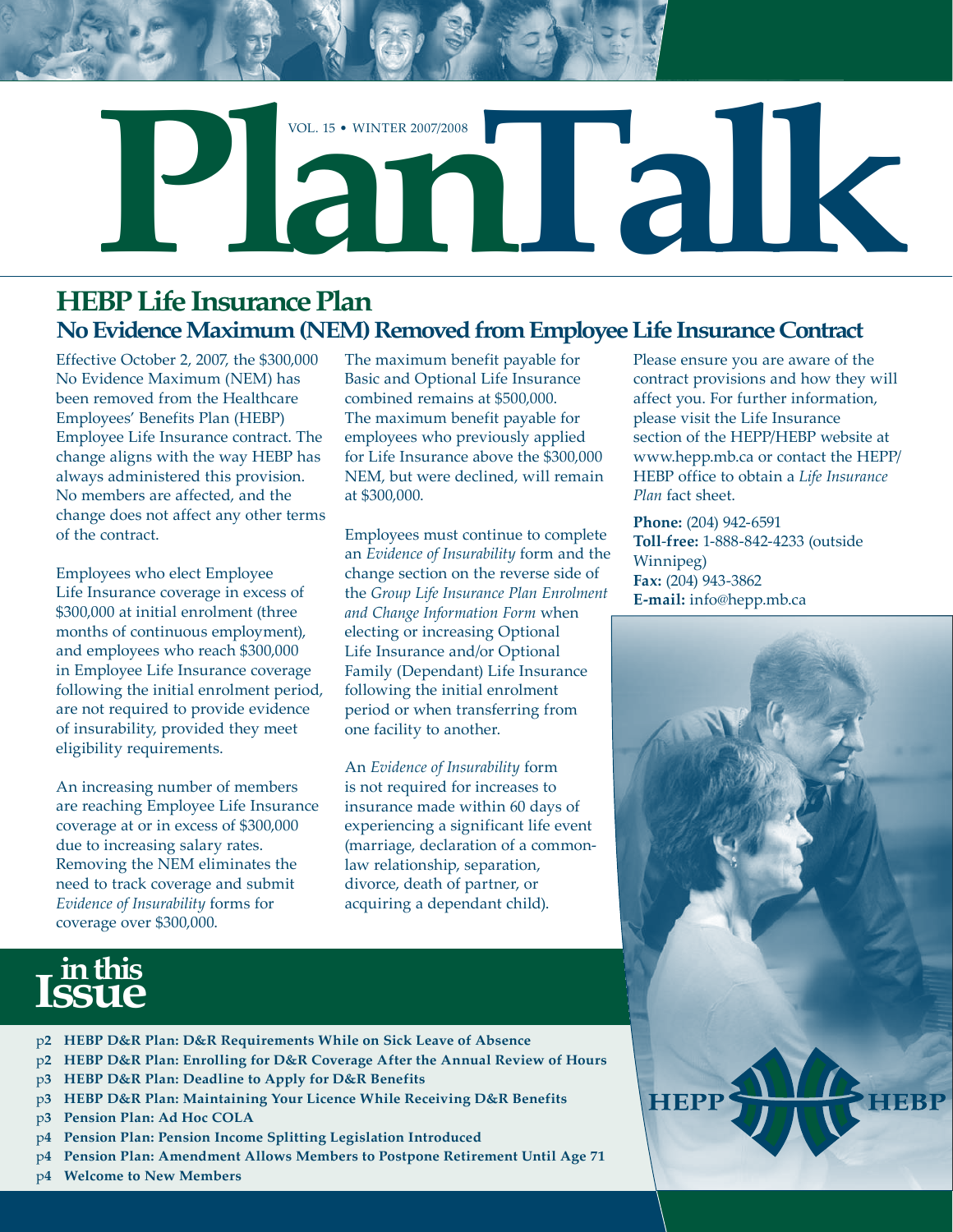#### **HEBP Disability and Rehabilitation Plan D&R Requirements While on Sick Leave of Absence**

If you are off work due to an Illness or injury, please communicate directly with your benefits representative at your facility/RHA. Your benefits representative will review your status and, if necessary, place you on an approved sick leave of absence (LOA).

If you are going to be off work for an extended period as a result of an Illness or injury, your Employer is required to notify the Healthcare Employees' Benefits Plan (HEBP) by submitting a *Disability & Rehabilitation Plan Notice Of Absence Form* **within 60 days** after the date your Illness or injury began. For a recurrent claim, HEBP must receive the *Notice Of Absence Form* **within 30 days** of the date of recurrence. Your Disability & Rehabilitation (D&R) claim may be denied if the *Notice of Absence Form* is not submitted within the required time frame.

If you are placed on a sick LOA, you must complete and sign a *Leave of* 

*Absence/Lay-off Benefit Coverage* form to indicate which benefit coverage (Healthcare, Dental or Life Insurance) you wish to maintain and which benefit coverage you would like to waive during your sick LOA. While on a sick LOA, you must maintain your D&R coverage. Once you have submitted the completed form with your decision to continue or waive coverage, that decision will remain in effect until you are no longer on a sick LOA.

D&R premiums must be paid to HEBP **up to the date you are eligible to receive D&R Benefits** (throughout the 119-day Elimination Period, or longer if a claim decision has not been made). While you are in receipt of sick pay, D&R premiums are submitted through payroll deductions.

If you do not have sufficient sick pay to cover the entire Elimination Period, you must prepay D&R premiums to your Employer to cover the entire 119day Elimination Period. Prepayments can be made in a lump-sum payment or by monthly post-dated cheques that cover the entire 119-day Elimination Period. Please make cheques or money orders payable to: "HEBP D&R Trust Fund".

When prepaying premiums to maintain benefit coverage while on a sick LOA, you are responsible to pay both your portion and the Employer portion of the premium payments. If premiums are not paid, coverage will terminate and you will not be entitled to D&R Benefits.

Note: An Employer can issue banked sick pay to a Member who participates in the D&R Plan up to and including the 119-day Elimination Period. **Sick pay must not be paid beyond the 119 day Elimination Period.**

## **HEBP Disability and Rehabilitation Plan Enrolling for D&R Coverage After the Annual Review of Hours**

All part-time Employees must work an average of at least 15 hours per week in the previous calendar year to be eligible for Disability and Rehabilitation (D&R) coverage.

Participating Employers must review hours of all part-time and full-time Employees to confirm whether or not the 15-hour requirement has been met.

After completion of the Annual Review of Hours, Employers will notify Employees whose D&R coverage has changed:

• Part-time Employees who were eligible for D&R coverage in 2007, but who are not eligible for D&R coverage in 2008, will be advised that their coverage ends on December 31, 2007.

• Part-time Employees who were not eligible for D&R coverage in 2007, but who have become eligible in 2008, will be advised that their coverage will start on January 1, 2008.

If you were previously not eligible for D&R coverage, but become eligible in 2008, your Employer will notify you and provide you with a *Disability & Rehabilitation Benefits* brochure and a *Disability & Rehabilitation Plan* 

*Enrolment and Change Information Form*. When you receive this package from your Employer, it is important that you:

- Thoroughly read the *Disability & Rehabilitation Benefits* brochure,
- Fully complete, sign and date the *Disability & Rehabilitation Plan Enrolment and Change Information Form* and return the form to your benefits representative at your facility/RHA by the deadline stated in the letter, and
- Ensure that, beginning in January, your Employer submits D&R premiums to HEBP.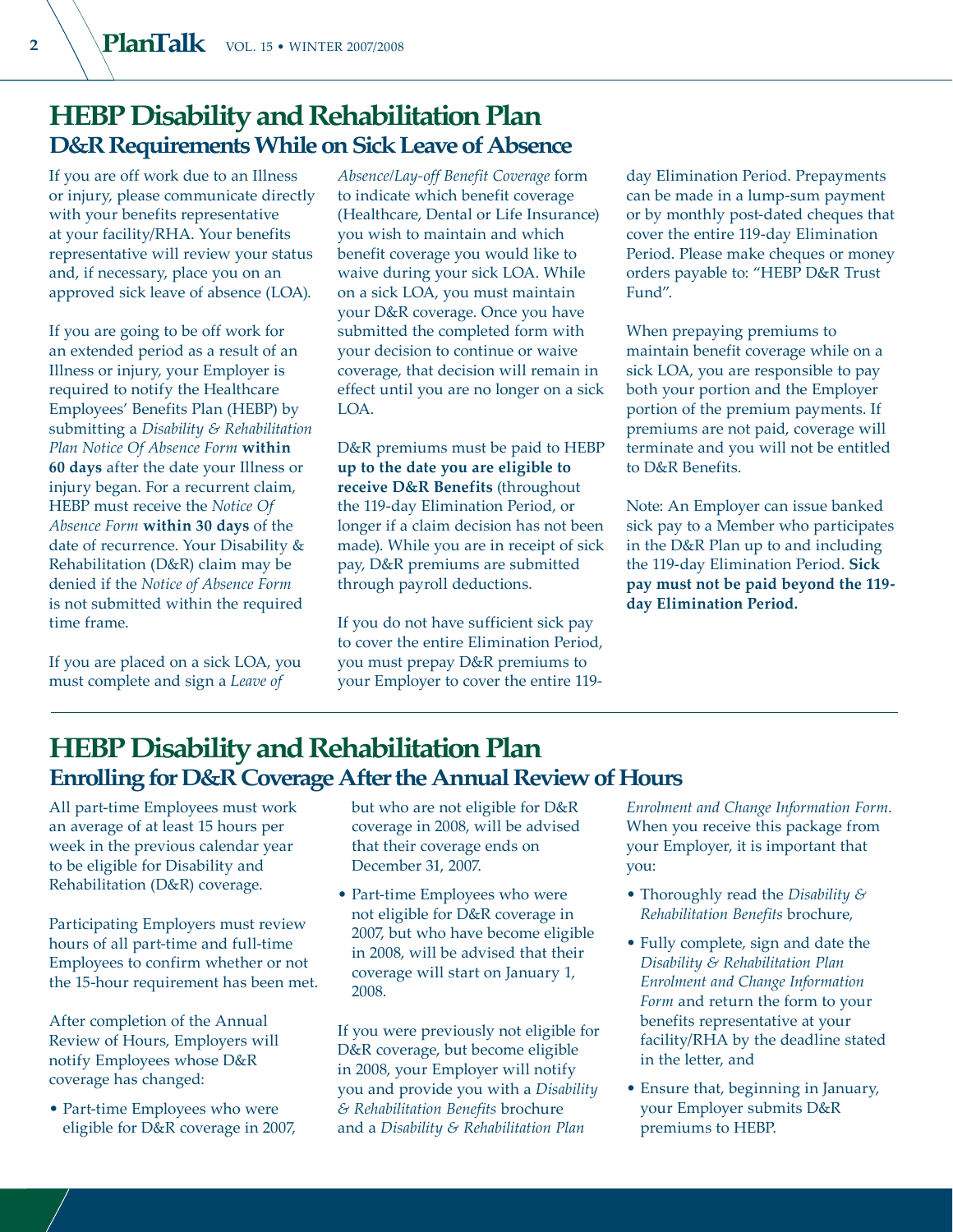#### **HEBP Disability and Rehabilitation Plan Deadline to Apply for D&R Benefits**

The initial 119 calendar days after you become Totally Disabled is known as the Elimination Period. When submitting a Disability & Rehabilitation (D&R) claim, all three parts of the application (*Member Statement*, *Attending Physician Statement* and *Employer Statement*) must be fully completed and submitted to HEBP **within 60 days after the end of the Elimination Period** (within 180 days from the date your Illness or injury began).

Only once all three parts of the completed application are submitted can HEBP begin to assess your claim. You must re-apply for D&R Benefits for a recurrent claim.

#### **Late Submission of a D&R Claim**

Please note, under the terms of the D&R Plan, a late application will be denied unless there is a reasonable explanation satisfactory to the Claims Administrator.

#### **Applying for D&R Benefits While Receiving MPI or WCB Benefits**

If you have applied for Manitoba Public Insurance (MPI) or Workers Compensation Board (WCB) benefits, it is important that you also apply for D&R Benefits within 60 days after the end of the Elimination Period (within 180 days from the Date of Disability).

If your D&R application is approved:

- You may be eligible for a waiver of benefit premiums,
- Your HEPP pension service (if applicable) will continue to accumulate while you are Totally Disabled, and
- If your MPI or WCB benefits cease, you may be eligible to receive a monthly D&R Benefit.

## **HEBP Disability and Rehabilitation Plan Maintaining Your Licence While Receiving D&R Benefits**

Nurses, occupational therapists, physiotherapists and other professionals require a professional licence to practise. If you are receiving Disability & Rehabilitation (D&R) Benefits, you are required to maintain

your professional licence(s) throughout your period of Total Disability.

By maintaining your professional licence during this period, you will avoid unnecessary delays with your vocational rehabilitation and returnto-work programs that may result in suspension or termination of D&R Benefits.

## **Pension Plan | Ad Hoc COLA**

The Healthcare Employees' Pension Plan (HEPP) Text provides for the payment of Cost of Living Adjustment (COLA) increases to retired Plan members on an "ad hoc" basis, provided there is sufficient surplus available to fund this benefit. This means annual COLA increases are not guaranteed, but can be paid when funds are available.

Contributions made to the Plan by employees and employers are invested and fund the basic pension benefits.

Each year, the Plan undertakes an actuarial valuation conducted by an independent actuary. The purpose of the actuarial valuation is to determine the Plan's funded position. If there is sufficient surplus, as outlined in the Plan's Surplus Policy, the Board makes every effort to use this surplus to fund additional benefits, such as COLA increases.

Despite good investment performance, the Plan's liabilities have grown faster than assumed. As a result, the Plan

does not have a sufficient surplus to fund additional benefits such as a COLA increase at this time.

The HEPP Board of Trustees has identified this as an ongoing issue and will continue to work with stakeholders towards a solution on your behalf.